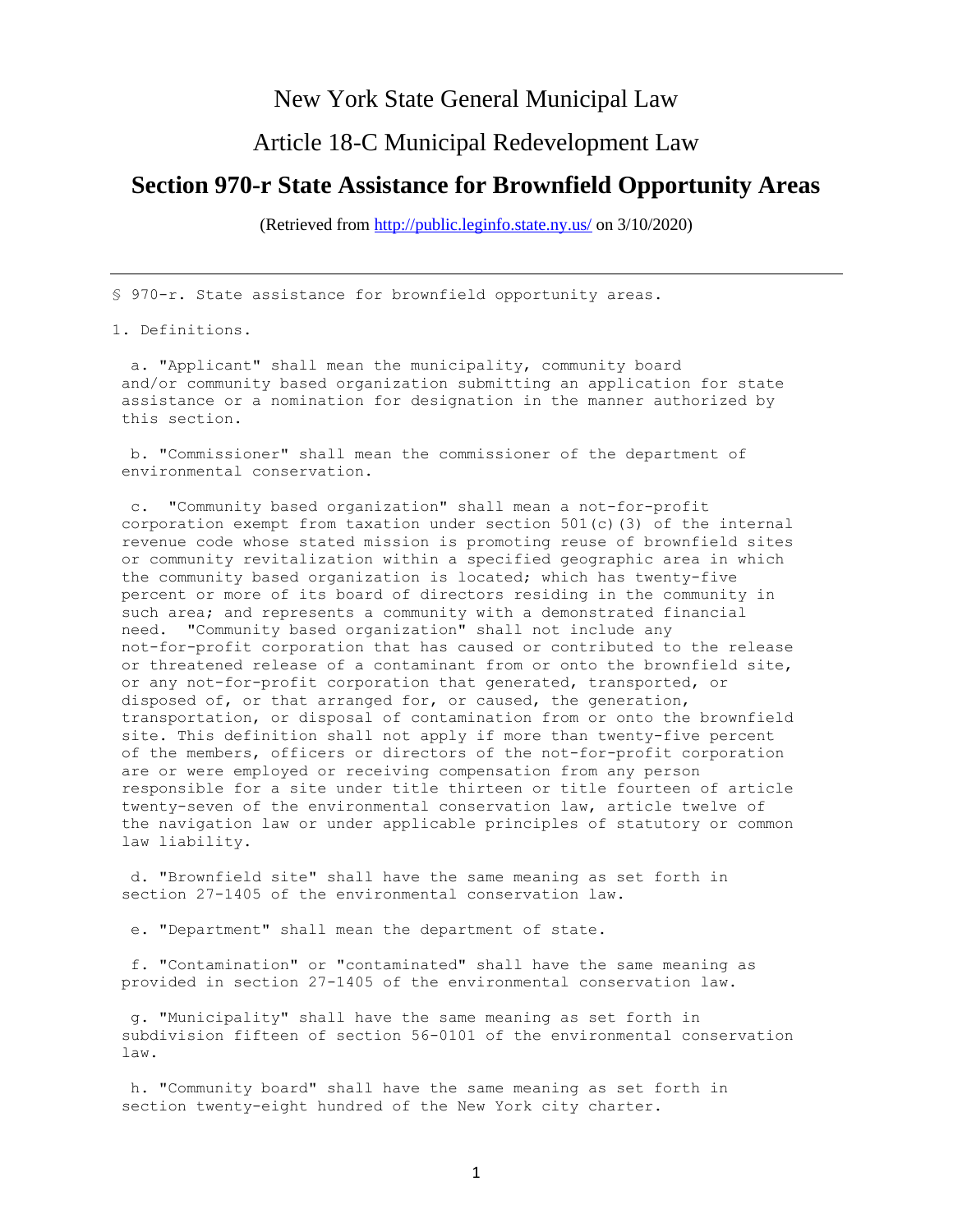i. "Secretary" shall mean the secretary of state.

 j. "Nomination" shall mean a written plan for redevelopment and revitalization of any area (i) wherein one or more known or suspected brownfield sites are located and (ii) that contains the elements required for brownfield opportunity area designation as determined in accordance with subdivision three of this section. It is not necessary that all, or any, of the services used to identify, prepare, create, or develop the elements required for designation be funded through this section.

 2. State assistance for pre-nomination study for brownfield opportunity areas.

 a. Within the limits of appropriations therefor, the secretary is authorized to provide, on a competitive basis, financial assistance to municipalities, to community based organizations, to community boards, or to municipalities and community based organizations acting in cooperation to prepare a pre-nomination study for a brownfield opportunity area designation. Such financial assistance shall not exceed ninety percent of the costs of such pre-nomination study for any such area.

b. Activities eligible to receive such assistance shall include, but are not limited to, the assembly and development of basic information about:

(1) the borders of the proposed brownfield opportunity area;

 (2) the number and size of known or suspected brownfield sites; (3) current and anticipated uses of the properties in the proposed

brownfield opportunity area;

 (4) current and anticipated future conditions of groundwater in the proposed brownfield opportunity area;

 (5) known data about the environmental conditions of the properties in the proposed brownfield opportunity area;

 (6) ownership of the properties in the proposed brownfield opportunity area and whether the owners are participating in the brownfield opportunity area planning process; and

 (7) preliminary descriptions of possible remediation strategies, reuse opportunities, necessary infrastructure improvements and other public or private measures needed to stimulate investment, promote revitalization, and enhance community health and environmental conditions.

c. Funding preferences shall be given to applications for such assistance that relate to areas having one or more of the following characteristics:

 (1) areas for which the application is a partnered application by a municipality and a community based organization;

(2) areas with concentrations of known or suspected brownfield sites;

 (3) areas for which the application demonstrates support from a municipality and a community based organization;

 (4) areas showing indicators of economic distress including low resident incomes, high unemployment, high commercial vacancy rates, depressed property values; and

 (5) areas with known or suspected brownfield sites presenting strategic opportunities to stimulate economic development, community revitalization or the siting of public amenities.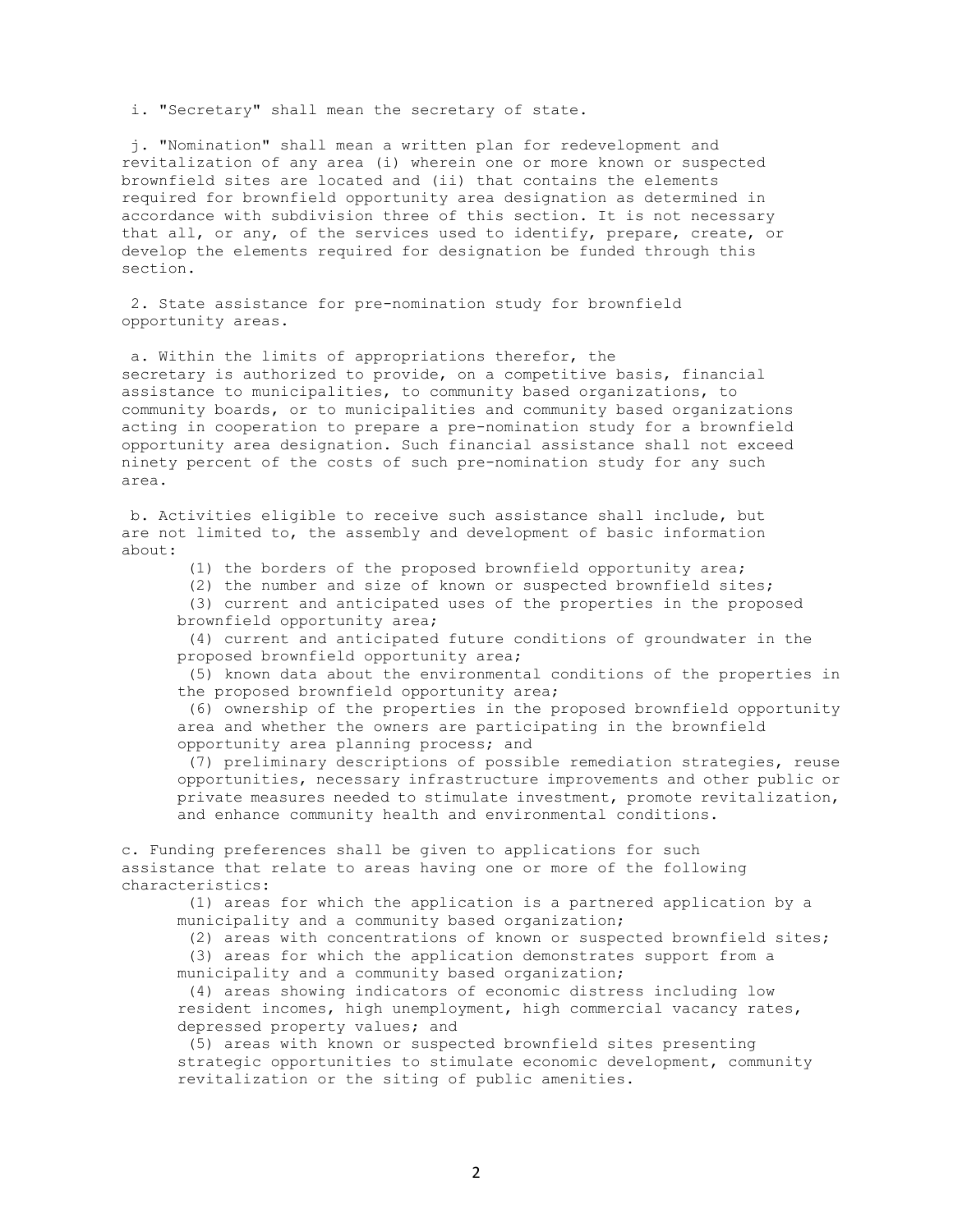d. The secretary, upon the receipt of an application for such assistance from a community based organization not in cooperation with the local government having jurisdiction over the proposed brownfield opportunity area, shall request the municipal government to review and state the municipal government's support or lack of support; provided, however, in the city of New York, such statement shall be provided by the community board or boards for the district or districts in which the proposed area is located. The municipal government's or community board's statement shall be considered a part of the application.

 e. Each application for assistance shall be submitted to the secretary in a format, and containing such information, as prescribed by the secretary but shall include, at a minimum, the following:

 (1) a statement of the rationale or relationship between the proposed assistance and the criteria set forth in this subdivision for the evaluation and ranking of assistance applications;

 (2) the processes by which local participation in the development of the application has been sought;

 (3) the process to be carried out with the state assistance including, but not limited to, the goals of and budget for the effort, the work plan and timeline for the attainment of these goals, and the intended process for community participation in the process;

 (4) the manner and extent to which public or governmental agencies with jurisdiction over issues that will be addressed in the data gathering process will be involved in this process;

 (5) other planning and development initiatives proposed or in progress in the proposed brownfield opportunity area; and

 (6) for each community based organization which is an applicant or a co-applicant, a copy of its determination of tax exempt status issued by the federal internal revenue service pursuant to section 501 of the internal revenue code, a description of the relationship between the community based organization and the area that is the subject of the application, its financial and institutional accountability, its experience in conducting and completing planning initiatives and in working with the local government associated with the proposed brownfield opportunity area.

 f. Prior to making an award for assistance, the secretary shall notify the temporary president of the senate and speaker of the assembly.

 g. Following notification to the applicant that assistance has been awarded, and prior to disbursement of funds, a contract shall be executed between the department and the applicant or co-applicants. The secretary shall establish terms and conditions for such contracts as the secretary deems appropriate, including provisions to define: applicant's work scope, work schedule, and deliverables; fiscal reports on budgeted and actual use of funds expended; and requirements for submission of a final fiscal report. The contract shall also require the distribution of work products to the department, and, for community based organizations, to the applicant's municipality. Applicants shall be required to make the results publicly available.

 3. State assistance for nominations to designate brownfield opportunity areas.

a. Within the limits of appropriations therefor, the secretary is authorized to provide, on a competitive basis, financial assistance to municipalities, to community based organizations, to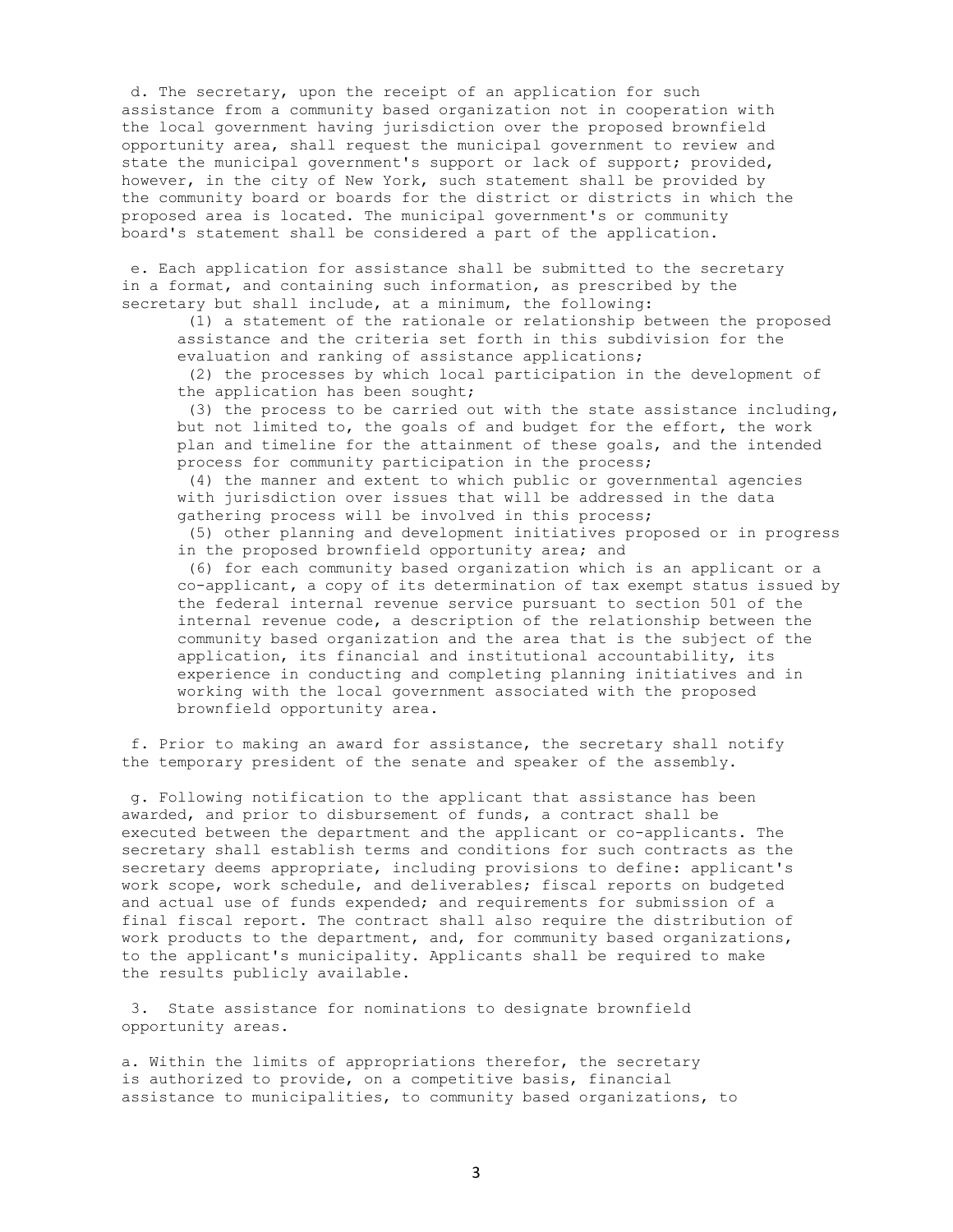community boards, or to municipalities and community based organizations acting in cooperation to prepare a nomination for designation of a brownfield opportunity area. Such financial assistance shall not exceed ninety percent of the costs of such nomination for any such area. A nomination study must include sufficient information to designate the brownfield opportunity area. The contents of the nomination study shall be developed based on pre-nomination study information, if conducted, which shall principally consist of an area-wide study, documenting the historic brownfield uses in the area proposed for designation.

b. An application for such financial assistance shall include an indication of support from owners of brownfield sites in the proposed brownfield opportunity area. All residents and property owners in the proposed brownfield opportunity area shall receive notice in such form and manner as the secretary shall prescribe.

 c. No application for such financial assistance shall be considered unless the applicant demonstrates that it has, to the maximum extent practicable, solicited and considered the views of residents of the proposed brownfield opportunity area, the views of state and local officials elected to represent such residents and the local organizations representing such residents.

 d. Activities eligible to receive such financial assistance shall include the identification, preparation, creation, development and assembly of information and elements to be included in a nomination for designation of a brownfield opportunity area, including but not limited to:

(1) the borders of the proposed brownfield opportunity area;

 (2) the location and size of each known or suspected brownfield site in the proposed brownfield opportunity area;

 (3) the identification of strategic sites within the proposed brownfield opportunity area;

 (4) the type of potential developments anticipated for sites within the proposed brownfield opportunity area proposed by either the current or the prospective owners of such sites;

 (5) local legislative or regulatory action which may be required to implement a plan for the redevelopment of the proposed brownfield opportunity area;

 (6) priorities for public and private investment in infrastructure, open space, economic development, housing, or community facilities in the proposed brownfield opportunity area;

 (7) identification and mapping of current and anticipated uses of the properties and groundwater in the proposed brownfield opportunity area;

 (8) existing detailed assessments of individual brownfield sites and, where the consent of the site owner has been obtained, the need for conducting on-site assessments;

 (9) known data about the environmental conditions of properties in the proposed brownfield opportunity area;

 (10) ownership of the known or suspected brownfield properties in the proposed brownfield opportunity area to the extent such information is publicly available;

 (11) descriptions of possible remediation strategies, reuse opportunities, brownfield redevelopment, necessary infrastructure improvements and other public or private measures needed to stimulate investment, promote revitalization, and enhance community health and environmental conditions;

(12) the goals and objectives, both short term and long term, for the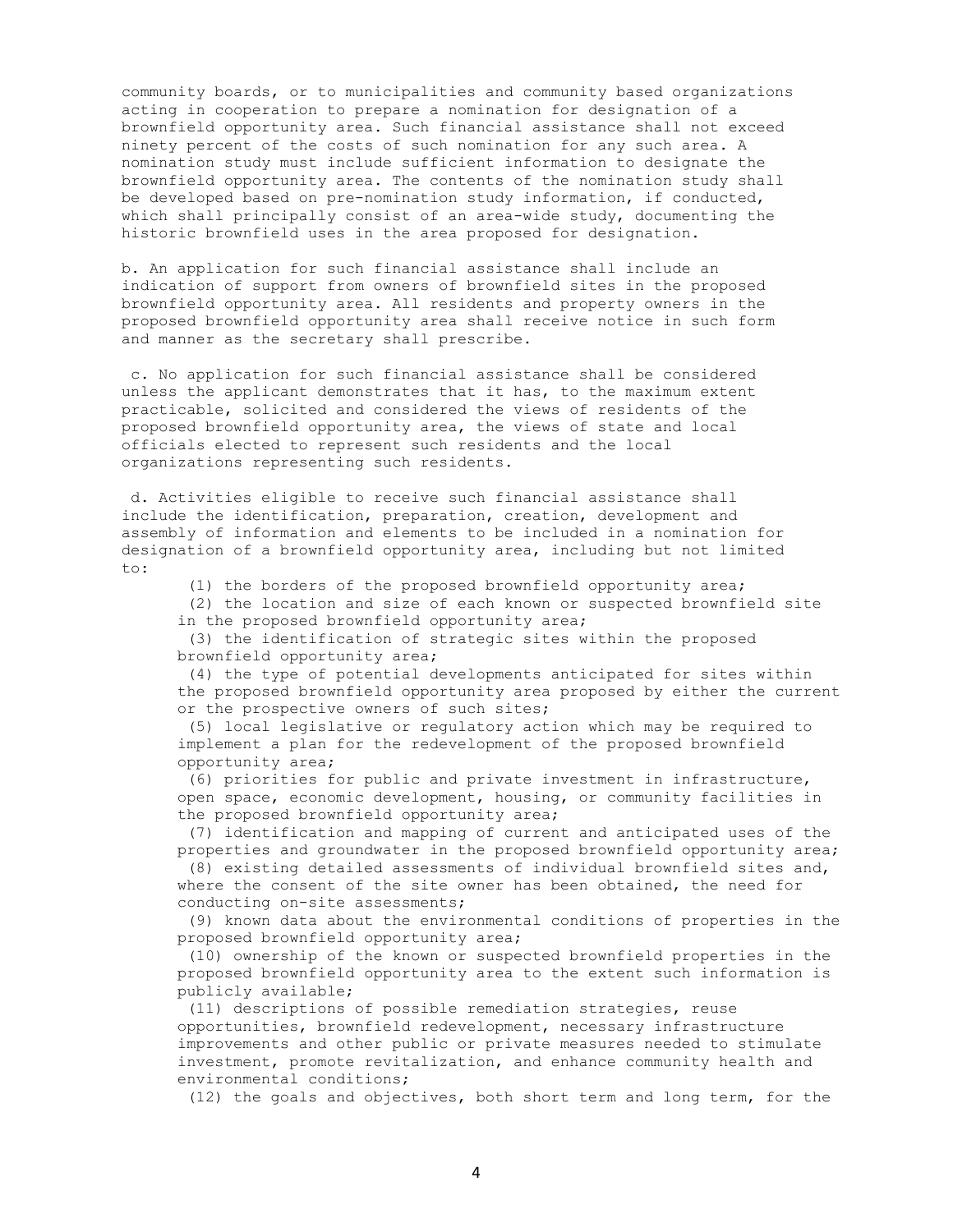economic revitalization of the proposed brownfield opportunity area; (13) the publicly controlled and other developable lands and buildings within the proposed brownfield opportunity area which are or could be made available for residential, industrial and commercial development; and

 (14) a community participation strategy to maximize public awareness and to solicit and consider the views of residents, businesses and other stakeholders of the proposed brownfield opportunity area.

e. Funding preferences shall be given to applications for such assistance that relate to areas having one or more of the following characteristics:

 (1) areas for which the application is a partnered application by a municipality and a community based organization;

 (2) areas with concentrations of known or suspected brownfield sites; (3) areas for which the application demonstrates support from a municipality and a community based organization;

 (4) areas showing indicators of economic distress including low resident incomes, high unemployment, high commercial vacancy rates, depressed property values; and

 (5) areas with known or suspected brownfield sites presenting strategic opportunities to stimulate economic development, community revitalization or the siting of public amenities.

 f. Each application for such assistance shall be submitted to the secretary in a format, and containing such information, as prescribed by the secretary but shall include, at a minimum, the following:

 (1) a statement of the rationale or relationship between the proposed assistance and the criteria set forth in this section for the evaluation and ranking of assistance applications;

 (2) the processes by which local participation in the development of the application has been sought;

 (3) the process to be carried out under the state assistance including, but not limited to, the goals of and budget for the effort, the work plan and timeline for the attainment of these goals, and the intended process for public participation in the process;

 (4) the manner and extent to which public or governmental agencies with jurisdiction over issues that will be addressed in the data gathering process will be involved in this process;

 (5) other planning and development initiatives proposed or in progress in the proposed brownfield opportunity area;

 (6) for each community based organization which is an applicant or a co-applicant, a copy of its determination of tax exempt status issued by the federal internal revenue service pursuant to section 501 of the internal revenue code, a description of the relationship between the community based organization and the area that is the subject of the application, its financial and institutional accountability, its experience in conducting and completing planning initiatives and in working with the local government associated with the proposed brownfield opportunity area; and

 (7) the financial commitments the applicant will make to the brownfield opportunity area for activities including, but not limited to, marketing of the area for business development, human resource services for residents and businesses in the brownfield opportunity area, and services for small and minority and women-owned businesses.

g. An application for such assistance from a community based organization not in cooperation with the local government having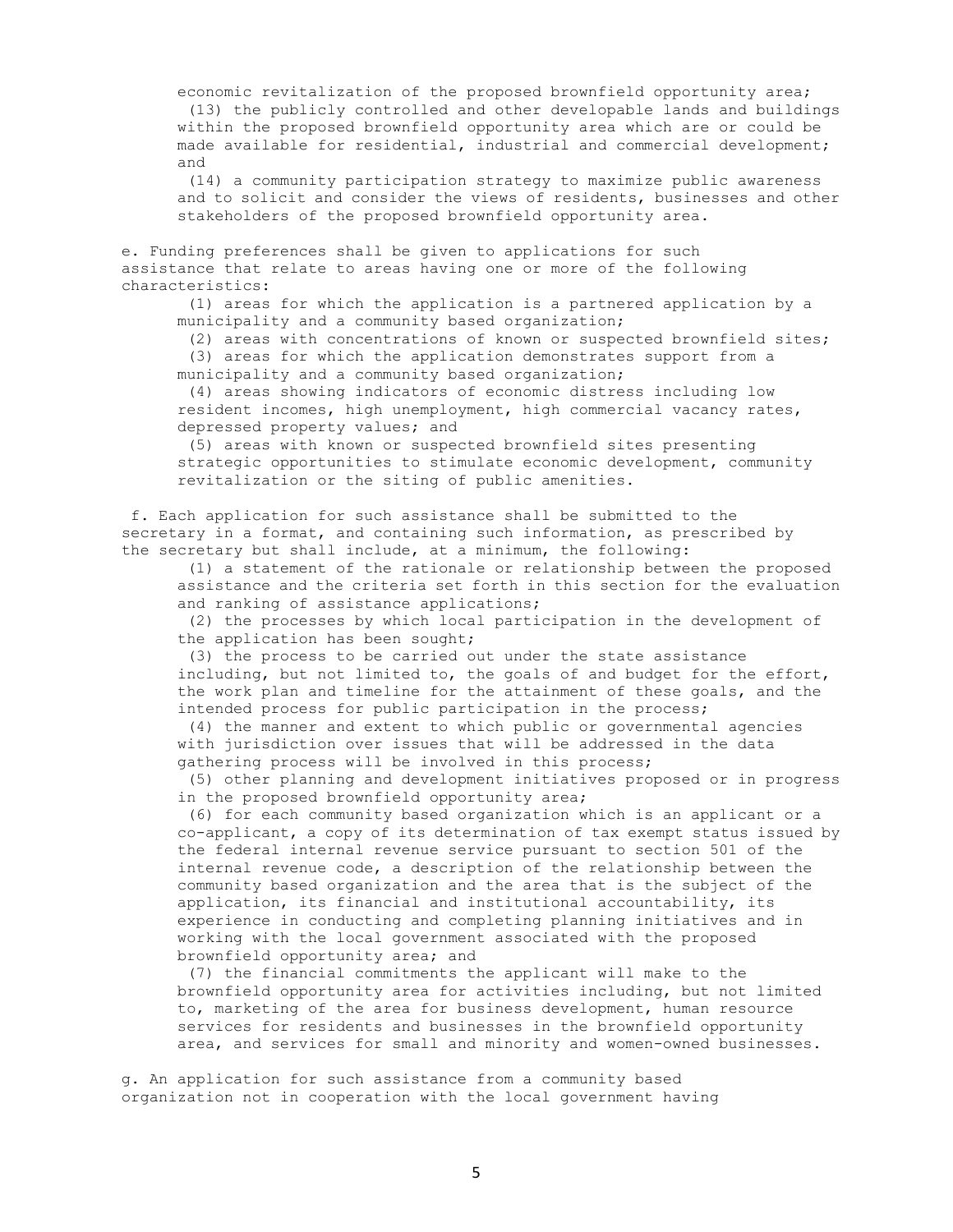jurisdiction over the proposed brownfield opportunity area, shall include a resolution from the city, town, or village with planning and land use authority in which the brownfield opportunity area is proposed, stating support or lack of support; provided, however, in the city of New York, such resolution shall be provided by the community board or boards for the district or districts in which the proposed area is located. The resolution from each city, town, village, or community board shall be considered a part of the application.

 h. Prior to making an award for assistance, the secretary shall notify the temporary president of the senate and speaker of the assembly.

 i. Following notification to the applicant that assistance has been awarded, and prior to disbursement of funds, a contract shall be executed between the department and the applicant or co-applicants. The secretary shall establish terms and conditions for such contracts as the secretary deems appropriate, including provisions to define: applicant's work scope, work schedule, and deliverables; fiscal reports on budgeted and actual use of funds expended; and requirements for submission of a final fiscal report. The contract shall also require the distribution of work products to the department, and, for community based organizations, to the applicant's municipality. Applicants shall be required to make the results publicly available. Such contract shall further include a provision providing that if any responsible party payments become available to the applicant, the amount of such payments attributable to expenses paid by the award shall be paid to the department by the applicant; provided that the applicant may first apply such responsible party payments toward any actual project costs incurred by the applicant.

 3-a. State assistance for activities to advance brownfield opportunity area revitalization.

 a. Within amounts appropriated therefor, the secretary is authorized to provide, on a competitive basis, financial assistance to municipalities, to community based organizations, to community boards, or to community based organizations acting in cooperation with a municipality, to conduct predevelopment activities within a designated brownfield opportunity area to advance the goals and priorities of the brownfield opportunity area program set forth in the nomination of such area. Such financial assistance shall not exceed ninety percent of the costs of such activities. Activities eligible to receive such assistance shall include: development and implementation of marketing strategies; development of plans and specifications; real estate services; building condition studies; infrastructure analyses; zoning and regulatory updates; environmental, housing and economic studies, analyses and reports; and public outreach.

b. Funding preferences shall be given to applications for such assistance that relate to areas having one or more of the following characteristics:

 (1) areas showing indicators of economic distress including low resident incomes, high unemployment, high commercial vacancy rates, depressed property values; and

 (2) areas with known or suspected brownfield sites presenting strategic opportunities to stimulate economic development, community revitalization or the siting of public amenities.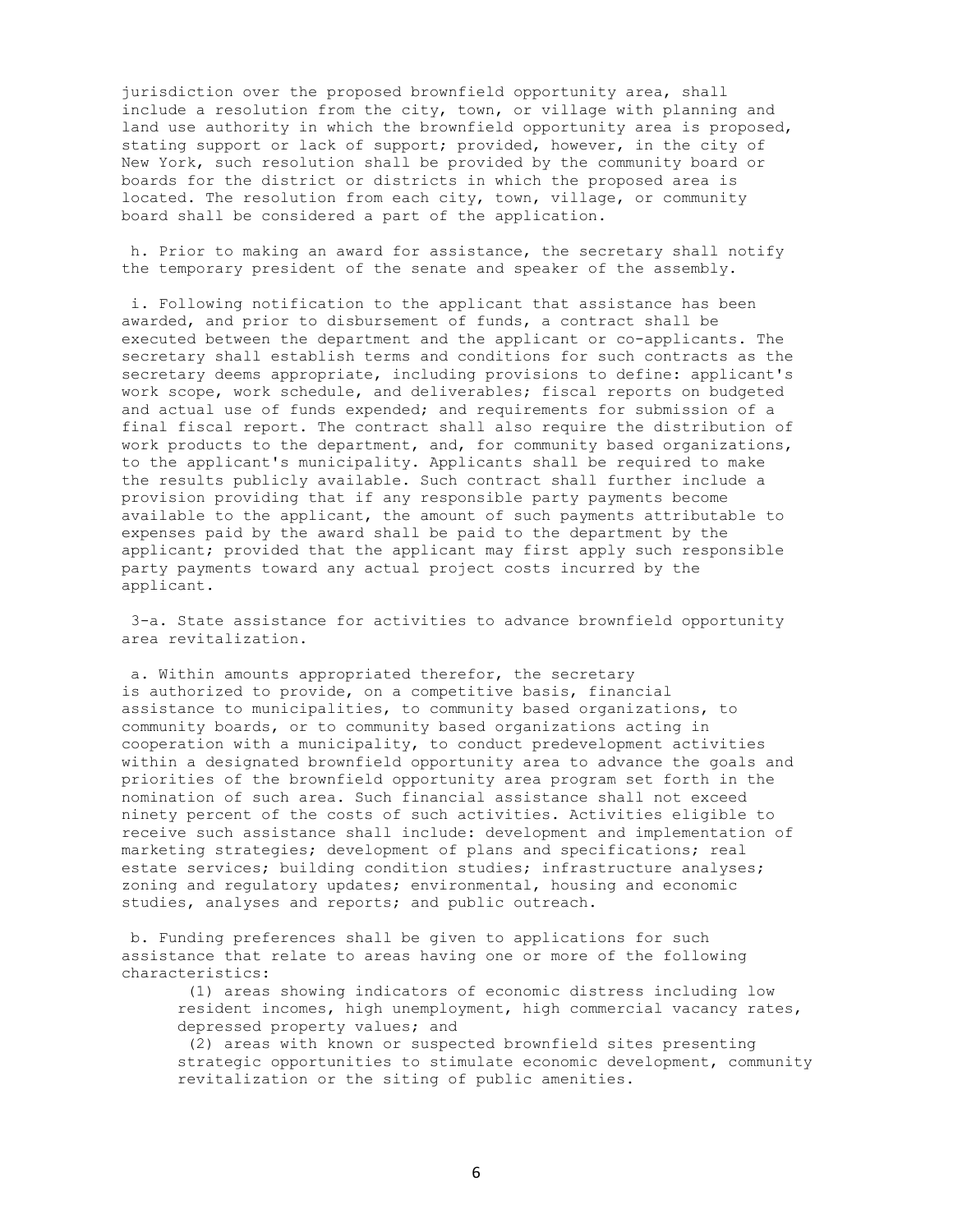c. Prior to making an award for assistance, the secretary shall notify the temporary president of the senate and speaker of the assembly.

 d. Following notification to the applicant that assistance has been awarded, and prior to disbursement of funds, a contract shall be executed between the department and the applicant or co-applicants. The secretary shall establish terms and conditions for such contracts as the secretary deems appropriate, including provisions to define: applicant's work scope, work schedule, and deliverables; fiscal reports on budgeted and actual use of funds expended; and requirements for submission of a final fiscal report. The contract shall also require the distribution of work products to the department, and, for community based organizations, to the applicant's municipality. Applicants shall be required to make the results publicly available. Such contract shall further include a provision providing that if any responsible party payments become available to the applicant, the amount of such payments attributable to expenses paid by the award shall be paid to the department by the applicant; provided that the applicant may first apply such responsible party payments toward any actual project costs incurred by the applicant.

 4. Designation of brownfield opportunity area. Upon completion of a nomination for designation of a brownfield opportunity area, it shall be forwarded by the applicant to the secretary, who shall determine whether it is consistent with the provisions of this section. The secretary may review and approve a nomination for designation of a brownfield opportunity area at any time. If the secretary determines that the nomination is consistent with the provisions of this section, the brownfield opportunity area shall be designated. If the secretary determines that the nomination is not consistent with the provisions of this section, the secretary shall make recommendations in writing to the applicant of the manner and nature in which the nomination should be amended.

 5. Priority and preference. The designation of a brownfield opportunity area pursuant to this section is intended to serve as a planning tool. It alone shall not impose any new obligations on any property or property owner. To the extent authorized by law, projects in brownfield opportunity areas designated pursuant to this section shall receive a priority and preference when considered for financial assistance pursuant to articles fifty-four and fifty-six of the environmental conservation law. To the extent authorized by law, projects in brownfield opportunity areas designated pursuant to this section may receive a priority and preference when considered for financial assistance pursuant to any other state, federal or local law.

6. State assistance for brownfield site assessments in brownfield opportunity areas. a. Within the limits of appropriations therefor, the secretary of state, is authorized to provide, on a competitive basis, financial assistance to municipalities, to community based organizations, to community boards, or to municipalities and community based organizations acting in cooperation to conduct brownfield site assessments. Such financial assistance shall not exceed ninety percent of the costs of such brownfield site assessment.

 b. Brownfield sites eligible for such assistance must be owned by a municipality, or volunteer as such term is defined in section 27-1405 of the environmental conservation law.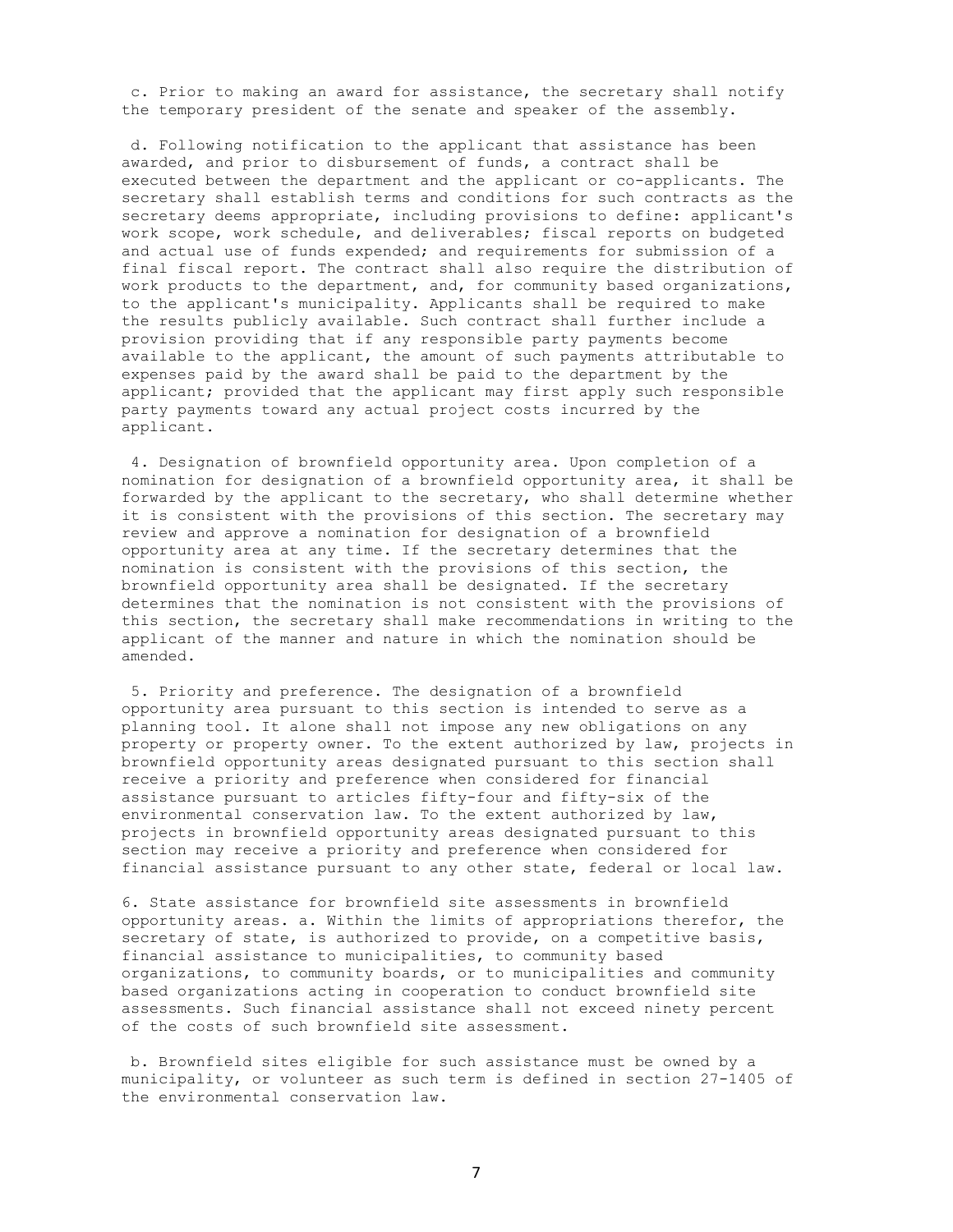c. Brownfield site assessment activities eligible for funding include, but are not limited to, testing of properties to determine the nature and extent of the contamination (including soil and groundwater), environmental assessments, the development of a proposed remediation strategy to address any identified contamination, and any other activities deemed appropriate by the commissioner in consultation with the secretary of state. Any environmental assessment shall be subject to the review and approval of such commissioner.

 d. Applications for such assistance shall be submitted to the commissioner in a format, and containing such information, as prescribed by the commissioner in consultation with the secretary of state.

 e. Funding preferences shall be given to applications for such assistance that relate to areas having one or more of the following characteristics:

 (1) areas for which the application is a partnered application by a municipality and a community based organization;

(2) areas with concentrations of known or suspected brownfield sites;

 (3) areas for which the application demonstrates support from a municipality and a community based organization;

 (4) areas showing indicators of economic distress including low resident incomes, high unemployment, high commercial vacancy rates, depressed property values; and

 (5) areas with known or suspected brownfield sites presenting strategic opportunities to stimulate economic development, community revitalization or the siting of public amenities.

 f. The commissioner, upon the receipt of an application for such assistance from a community based organization not in cooperation with the local government having jurisdiction over the proposed brownfield opportunity area, shall request the municipal government to review and state the municipal government's support or lack of support. The municipal government's statement shall be considered a part of the application.

 g. Prior to making an award for assistance, the commissioner shall notify the temporary president of the senate and the speaker of the assembly.

 h. Following notification to the applicant that assistance has been awarded, and prior to disbursement of funds, a contract shall be executed between the department and the applicant or co-applicants. The commissioner shall establish terms and conditions for such contracts as the commissioner deems appropriate in consultation with the secretary of state, including provisions to define: applicant's work scope, work schedule, and deliverables; fiscal reports on budgeted and actual use of funds expended; and requirements for submission of a final fiscal report. The contract shall also require the distribution of work products to the department, and, for community based organizations, to the applicant's municipality. Applicants shall be required to make the results publicly available. Such contract shall further include a provision providing that if any responsible party payments become available to the applicant, the amount of such payments attributable to expenses paid by the award shall be paid to the department by the applicant; provided that the applicant may first apply such responsible party payments towards actual project costs incurred by the applicant.